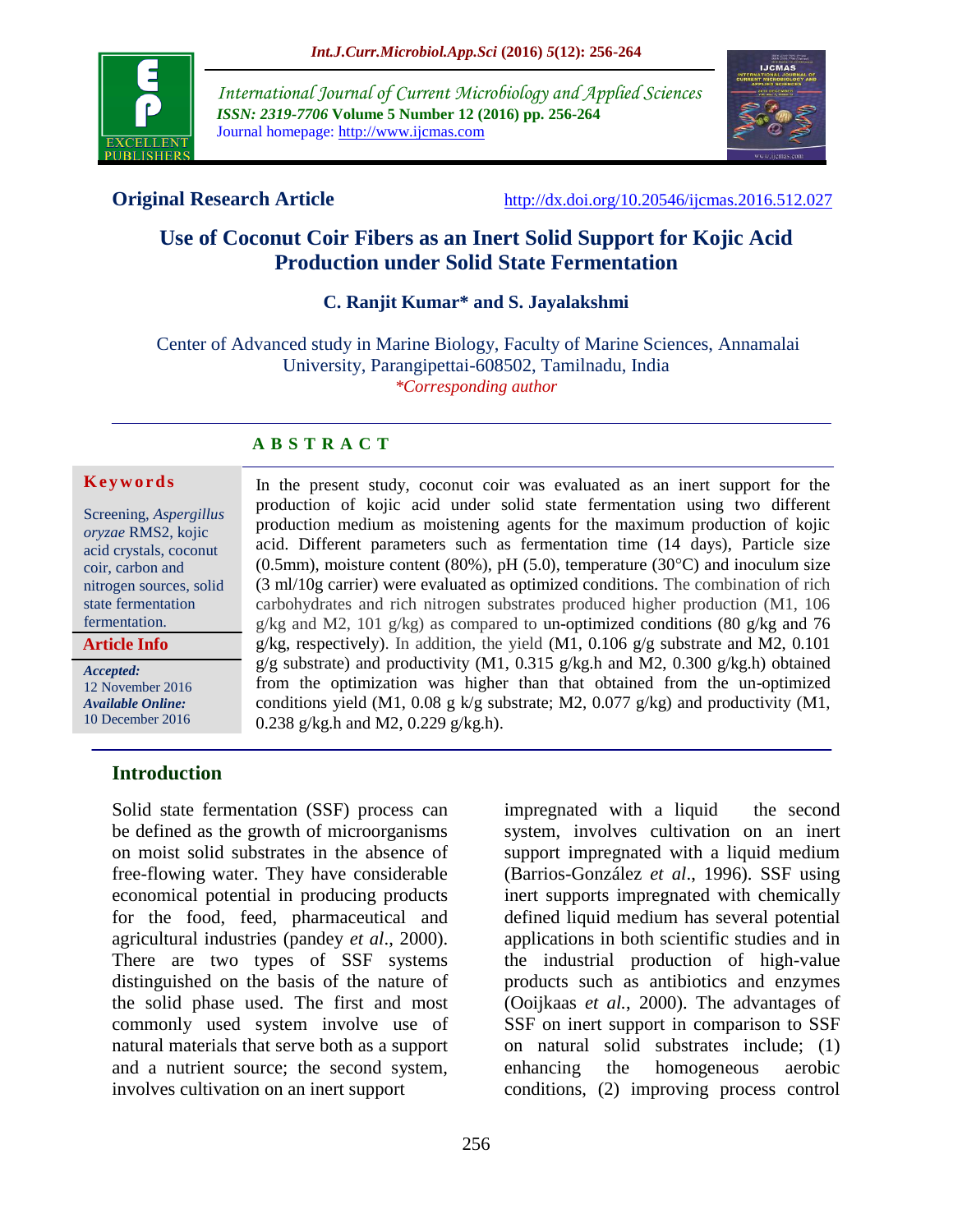and monitoring, (3) the inert carrier has less physical structure changes or can even be constant during fermentation, (4) improved control of heat and mass transfer, (5) higher evaporation rates and thus better control of temperature, (6) good control of water activity, (7) shrinkage and channelling are avoidable, (8) less complicated and easy product recovery, (9) easy to extract extracellular products with fewer impurities, (10) the inert carrier allows precise modification of production liquid media, (11) easy and possible process modelling and process control because the production media are known and can be analysed, (12) biomass can be measured directly, (13) suitable to grow any microorganism based on defined media and (14) the inert carrier can be reused. Some natural solid substrates such as coconut coir and rice hulls can be used as inert carrier due to their low nutrients but high porosity and ability to provide a very good support in terms of controlling mass and heat transfer.

The name "Kojic acid" was derived from the word "Koji", a fungus used as a starter inoculums in oriental fermented food products in japan. This crystalline substance was firstly isolated by Saito in 1907, from the mycelia of *Aspergillus oryzae* grown on steamed rice. The chemical structure was determined as  $5$ -hydroxymethyl- $\delta$ -pyrone by Yabuta in 1942. Kojic acid crystallizes in form colorless and prismatic needles. In food industry, kojic acid is used as an agent to prevent undesirable melanosis (blackening) of agricultural products such as vegetables, fruits and crustaceans during storage by inhibiting the action of polyphenol oxidase (PPO) enzyme (Abdel-Hamied *et al*., 2006) . Apart from that, it is also used as an "antispeck" agent in raw noodles during production processes (Uchino, 1998).' This is to avoid the color changes and black spot formation on noodles by inhibiting the tyrosinase enzyme.

In the chemical industry, kojic acid can be used as an analytical tool for iron determination since the reaction of kojic acid with the trace of ferric ion can form deep red complex (Toso *et al*., 2013). Kojic acid also has been used as a substrate for chemicals synthesis of comenic acid and 2 methyl-4-pyrone. Comenic acid is an important intermediate for the synthesis of maltol and its derivative, while 2-methyle-4 pyrone is a compound which is normally associated with natural pigments (tatasumi *et al*., 1969). In the medical field, kojic acid and some of its derivatives are used in cosmetic preparations to achieve a skinlightening effect by inhibiting melanin formation and through a UV light protective action (Rostarizan *et al*., 2010). Kojic acid is used as a pain killer and anti-inflammation drug (ozrurk *et al*., 2001). In addition, kojic acid is used as an anti-bacterial and antifungal agent (kim *et al*., 2013).

# **Materials and Methods**

**Screening and Isolation of Strain:** Soil samples were collected from Vellar Estuary, Portonovo (Lat.  $11^{\degree}29'$  N; Long.  $79^{\degree}46'$ ), South East coat of India. Soil samples were serially diluted and inoculated in to a Potato Dextrose agar plate (Hi-media) supplemented with  $0.10g$  of FeCl<sub>3</sub> and incubated for 7 days at  $35\pm2$ <sup>o</sup>C.

**Raw Materials:** There has been an increased exploitation of organic residues from various sectors of agriculture and industries over the past few decades. Crop residues such as bran, coconut coir, oil cakes and fruit waste are utilised as potential raw material in bioprocesses as they provide an excellent substratum for the growth of microorganism supplying the essential nutrients to them. The Rich Carbohydrate substrates and the rich protein substrates are collected from local markets of parangipettai, Tamilnadu, India.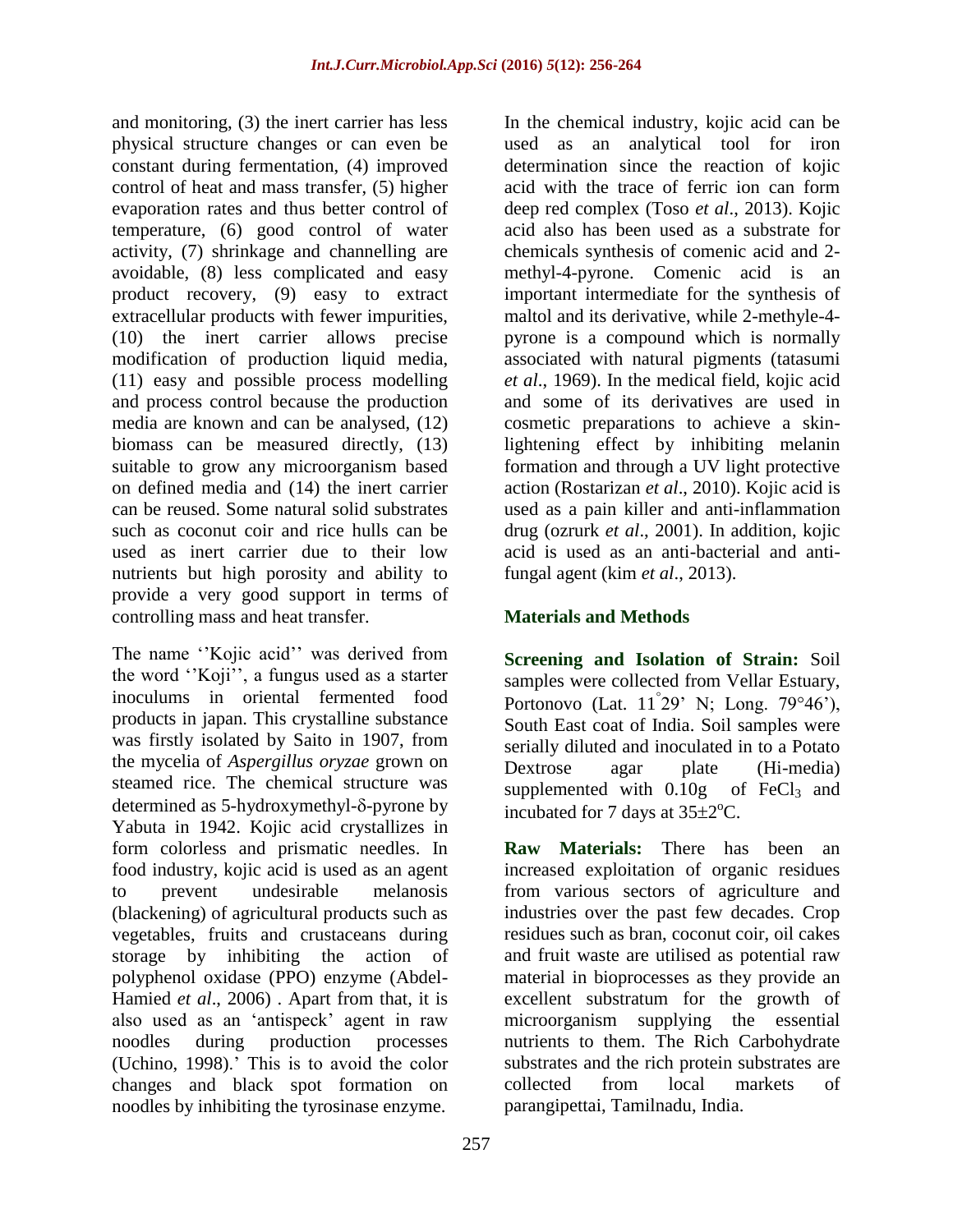**Rich Carbohydrate substrates**: Wheat bran possess an energy value of 1216 KJ, protein 16.2 g, fat 5.3 g, carbohydrate 65.1 g, dietary fibre 40.2 g, ash 5.4 g, moisture 8.2g, vitamin E 1.6 mg and vitamin K 83  $\mu$ g. Ragi bran consist of protein 7.6g, fat 1.5 g, crude fiber 3g, carbohydrate 63 g, calcium 370 mg and also contains vitamins.

**Rich protein substrates:** Oil cakes are byproducts obtained after oil extraction from the seeds. Oil cakes are of two types, edible and non-edible. Edible oil cakes have protein content ranging from 15% to 50%. Due to their rich protein content, they are used as animal feed. Sesame oil cake consist 83.2% dry weight, 35.6% crude protein, 7.6% crude fibre, 2.45% calicium, 01.11% phosphorous. Coconut oil cake consist 88.8% dry weight, 25.2% crude protein, 10.8% crude fibre, 0.08% calcium, 0.67% phosphorous [\(www.seaofindia.com\)](http://www.seaofindia.com/).

## **Preparation of mixed substrate medium:**

Two fermentation media were prepared with 1:6:3 concentrations, where 1% is carrier, 6% carbon substrate and 3% nitrogen substrate. Such as Medium I (M1) containing (g/100g) coconut coir (carrier), 10; wheat bran (carbon substrate), 60; sesame oil cake (nitrogen substrate), 30; KH2PO4, 0.2; MgSO4.7H2O, 0.05; NaCl, 0.25. Medium II (M2) containing (g/100g) coconut coir (carrier), 10; ragi bran (carbon substrate), 60; coconut oil cake (nitrogen substrate), 30; KH<sub>2</sub>PO<sub>4</sub>, 0.2; MgSO4.7H2O, 0.05; NaCl, 0.25. coconut coir used as the basic inert substrate for SSF, was milled into 0.1 mm particle, and  $KH_2PO_4$ , MgSO4.7H2O, NaCl, inoculum and distilled water used as moistening agents. The carbon substrates and nitrogen substrates were ground and dried at 60°C for 6 hours. The powders thus obtained were analysed for fermentable sugars and adjusted to pH 6.0. Medium I, 100grams; medium II, 100grams

samples thus prepared were taken out separately into 500ml Erlenmeyer flasks. The flasks rehydrated to required moisture content with initially 60% (v/w) relative humidity by adding moistening agents and the cotton plugged flasks were autoclaved at 121°C at 15 psi for 15mi then cooled to room temperature about  $35^\circ \pm 2^\circ \text{C}$ . The contents of flasks were inoculated initially with 1ml of inoculum  $(1 \times 10^6 \text{ spores/ml})$ prepared with 0.1% 0f Tween 80. Then the flasks were mixed thoroughly by gently beating on the palm of the hands and incubated in a slanting position in an incubator.

**Phylogenetic analysis:** The strain showing a strong red color was picked and the fungal DNA was isolated using Nucleospin plant II kit (Macherey-Nagel). The DNA of the fungal isolate was amplified with primers ITS1 (5'-TCCGTAGGTGAACCTGCGG-3) and ITS4 (5-TCCTCCGCTTATT GATATGC-3). The PCR amplification was carried out in a PCR thermal cycler (GeneAmp PCR System 9700, Applied Biosystms). Purified PCR product was sequenced in ABI 3500 DNA Analyzer (Applied Biosystems). The fungal isolate was identified based on sequence homology with fungal sequences obtained from the GenBank DNA database hosted by NCBI (http://blast.ncbi.nlm.nih.gov), using the BLAST search tool. The ITS sequence data was deposited into GenBank under the following accession number: KX756390 (*Aspergillus oryzae* RMS2).

**Isolation of kojic acid:** To The culture 200 ml of water was added and the flasks kept in shaker for vigorous shaking at 180rpm for 2hours and filtered through two layers of cheese cloth into another flask and maintained under refrigeration at  $5^{\circ}$ C. After one night of storage, the precipitated crystals were separated by filtration. The crystals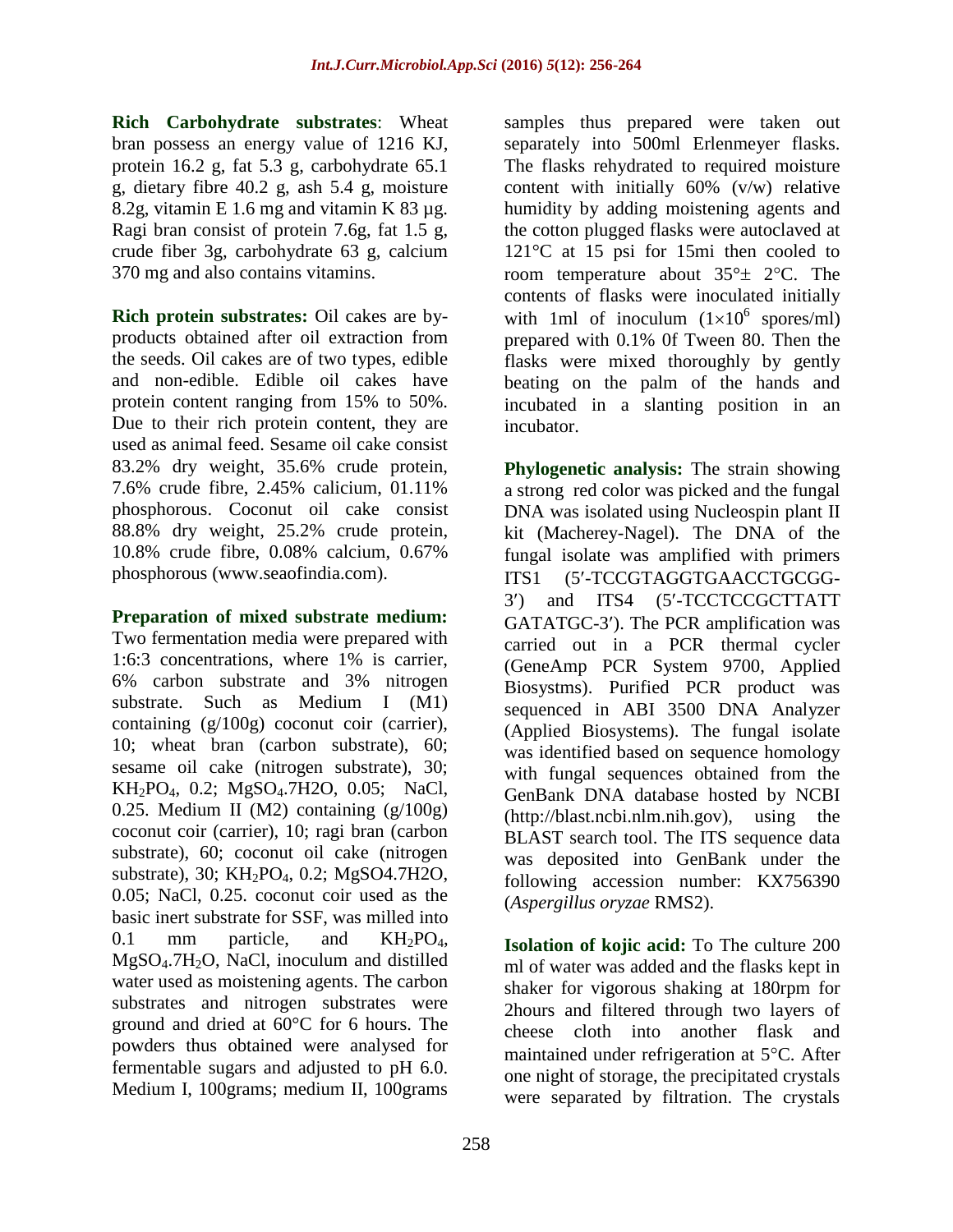were collected, dried at  $80^{\circ}$ C for 24 h and weighed Bently (1957). For further kojic acid extraction, the filtrate was then mixed with ethyl acetate and kojic acid crystals were recovered by evaporation and weighed. They were combined and purified by repeated crystallization from a mixture of acetone and water.

#### **Deteremination of kojic acid and glucose**:

Kojic acid estimated according to colorimetric method of Bently (1957), where 1ml of diluted sample was mixed with 1ml of ferric chloride (FeCl<sub>3</sub>) solution. FeCl<sub>3</sub> solution can be prepared by dissolving 1 g of FeCl3.6H2O in 100 ml of 0.1 M HCL. The absorbance of the reaction mixture was measured using spectrophotometer at a wavelength of 500nm. Glucose was determined by DNS method Miller 1959.

#### **Results and Discussion**

Screening for kojic acid production: when the kojic acid producer strain was grown on the medium then the kojic acid reacts with ferric ions the color of the medium turned red at around 1 week. Kojic acid forms a chelated compound with ferric ions and subsequently generates a red color, it was observed on reverse side of petri plate, other strains don"t show the red color. The positive strain was selected for phylogenetic analysis and production optimization.

**Effect of Incubation Time on kojic acid production:** The production medium flasks were incubated in different incubation time ranging from 2 to 18 days, the effect of incubation time on kojic acid fermentation was determined by sampling the cultures 2days interval for 18 days. Kojic acid increased as fermentation progressed up to 14 days ( M1, 80 g/kg and M2, 76 g/kg) and then decreased. The production of kojic acid would start after about 2 days, whereby the

production continued almost linearly until the exhaustion of glucose. After all supplies of glucose had been consumed, kojic acid accumulated in the culture may be utilised by microorganism to produce other substances such as oxalic and other acids, resulting in the decrease of kojic acid production Lin *et al*., 1978. The optimal incubation time was used for subsequent experimental runs.

**Effect of carrier size on kojic acid production:** The coconut coir of five different particle size was used to get the optimal size for the maximum production of kojc acid viz., 0.1mm, 0.3mm, 0.5mm, 0.7mm, 0.9mm. fermentation was carried out at initial 60% (v/w) relative humidity, for 14 days. The particle size properties of solid substrates will lead to the shape, accessible area, surface area and porosity of the solid substrates (Richard *et al*., 2004). Processes like chopping, grinding and cutting create a condition for microorganisms to be active at the initial stages of growth and increase the degradation and hydrolysis rate since the solid substrate is insoluble. Fig. 4 shows that the kojic acid production yield varied with carrier size and optimum production yield (M1, 85 g/kg and M2, 81 g/kg) was obtained for particle size of 0.5 mm, whereas the kojic acid yield was found to be reduced for larger particles  $(0.5 \text{ mm})$  as well as for smaller particales  $( $0.5 \text{ mm}$ ). Smaller$ particle size would provide a larger surface area per volume and allow full contact of microorganism with the nutrients but the diffusion of oxygen would be affected and small particle size may be lead to clumping of substrates, resulting in reduced accessibility to nutrients leads to anaerobic cultre conditions with lower yield. Larger particle size provides small area per volume ratio and gives excellent diffusion of oxygen.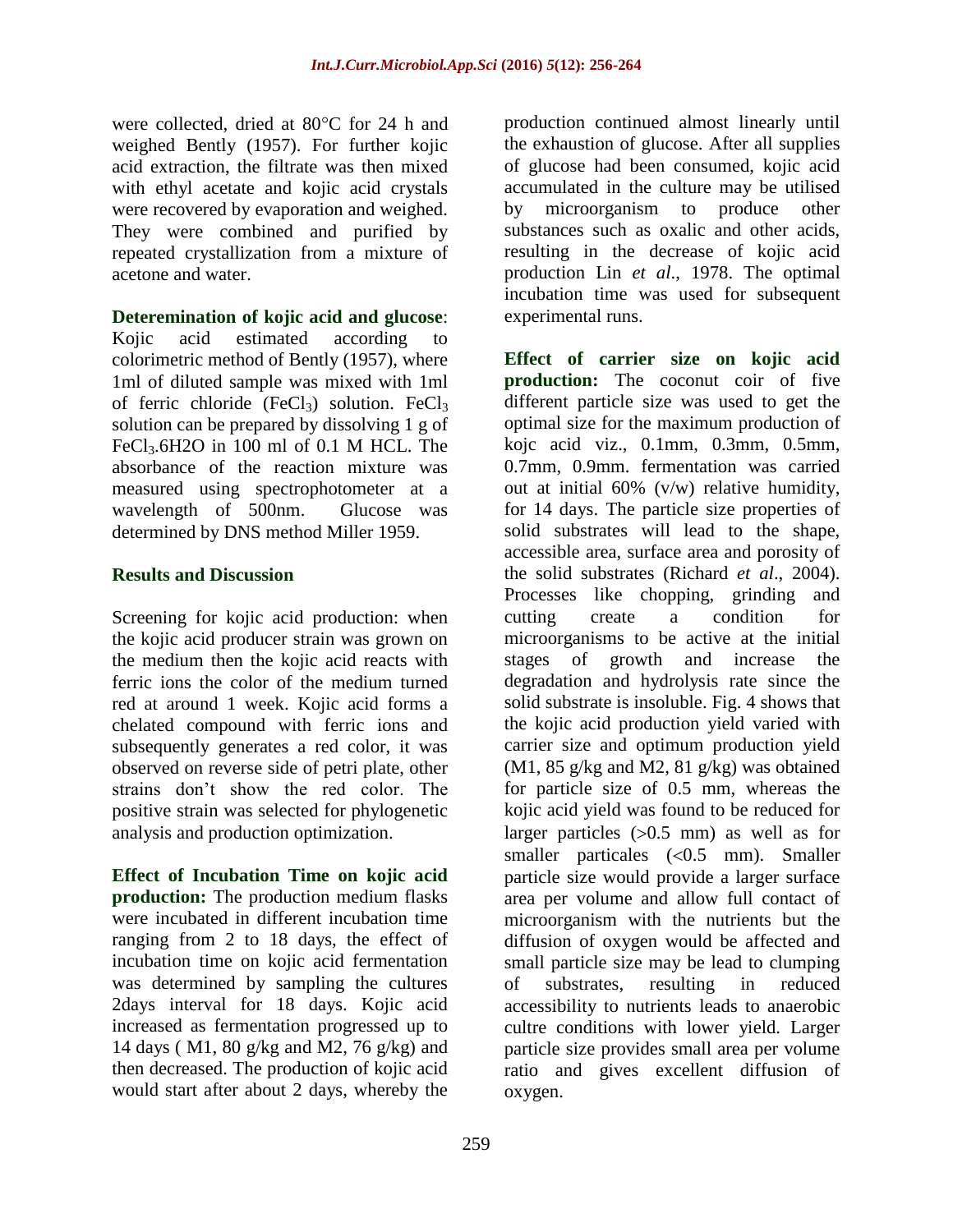**Effect of moisture content:** Optimization of moisture content on kojic acid was carried out by incubating the cultures at 60%, 65%, 70%, 75%, 80% and 85% (v/w). The moisture content was adjusted by considering total volume that includes the distilled water, mineral salt solution and inoculum suspension. Initial moisture content is a critical factor for growth and metabolite production. Moisture content is intimately related to the definition of SSF, because it is necessary for new cell synthesis. Optimal moisture content depends on the nature of microorganism and the substrate used (pandey *et al*., 2000). Fig. 5 shows the effect of initial moisture content on kojic acid production using coconut coir as an inert support. Initial moisture content of 80% supported maximum production  $(M1, 94 \text{ g/kg}$  and M2, 90 g/kg). Further increase in moisture content did not increase the production; as well as the medium was found to be free flowing in flask. The optimum moisture content attained was applied for subsequent experimental runs.

**Effect of pH on kojic acid production:**  Production medium with different pH 3.0, 4.0, 5.0, 6.0, 7.0, 8.0 were tested, the pH of the medium was adjusted using 1 N NaOH or 1 N HCL. Table.1 shows the effect of pH

on K A production, both M1 and M2 Medium achieved Maximum kojic acid production at pH 5.0 (97 g/kg and 93 g/kg, respectively) and the final pH of the fermentation solutions was decreased to around 4.0 after 14 days of cultivation. The optimum level of pH 5.0 obtained was maintained for the following experimental runs.

**Effect of Temperature on kojic acid production:** Different temperature ranging from  $20^{\circ}$ C,  $25^{\circ}$ C,  $30^{\circ}$ C,  $35^{\circ}$ C,  $40^{\circ}$ C were tested at pH 5 for 14 days. Temperature was found to have a decided effect on kojic acid production. The problem regarding temperature arises during the SSF process due to the heat generated from microbial activity and accumulated in the system (Nigam and Pandey, 2009). The heat needs to be removed from the system to avoid overheating and thereby disturbing the growth of microorganisms and the formation of products. Fig. 6 shows the effect of temperature on K A production, maximum kojic acid production was achieved at  $30^{\circ}$ C (M1, 99 g/kg and M2, 95 g/kg). The optimum temperature  $30^{\circ}$ C obtained was maintained for the following experimental runs.

| <b>Initial pH</b> | <b>Medium</b>  | $P_m$ (g/kg) | <b>Final pH</b> |
|-------------------|----------------|--------------|-----------------|
|                   | M1             | 90           | 2.6             |
| 3.0               | M <sub>2</sub> | 88           | 2.7             |
|                   | M1             | 95           | 3.2             |
| 4.0               | M <sub>2</sub> | 91           | 3.3             |
|                   | M1             | 97           | 4.0             |
| 5.0               | M2             | 93           | 4.0             |
|                   | M1             | 94           | 5.3             |
| 6.0               | M2             | 90           | 5.4             |
|                   | M1             | 87           | 6.4             |
| 7.0               | M <sub>2</sub> | 83           | 6.5             |
|                   | M1             | 76           | 7.5             |
| 8.0               | M <sub>2</sub> | 74           | 7.4             |

**Table.1** Effet of pH on koji acid producton by *Apergillus oryzae* RMS2

Pm, maximum kojic acid concentration obtained during fermentation.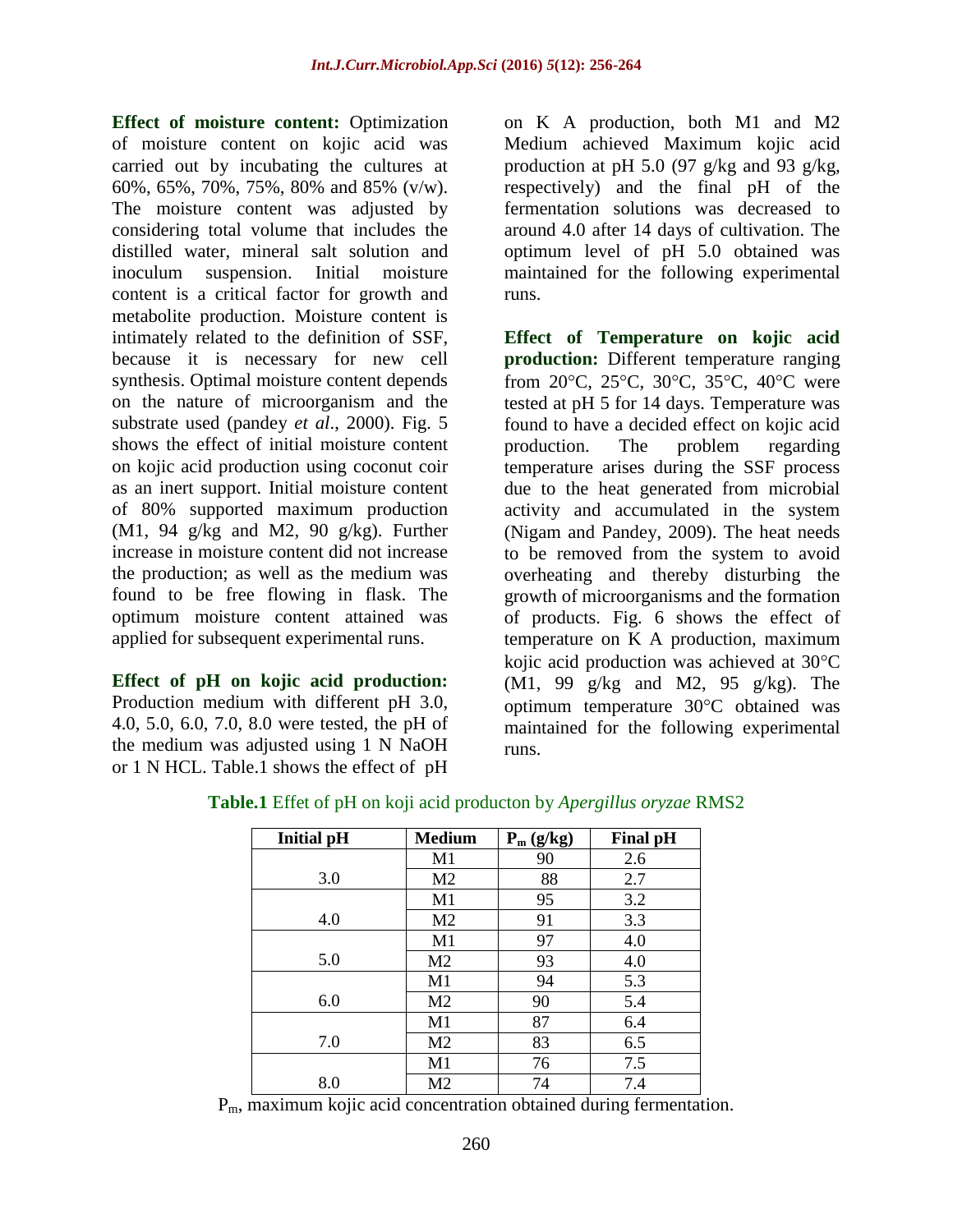**Fig.1&2** Growth of *Aspergillus oryzae* RMS2 showing Red color; Kojic acid crystals.









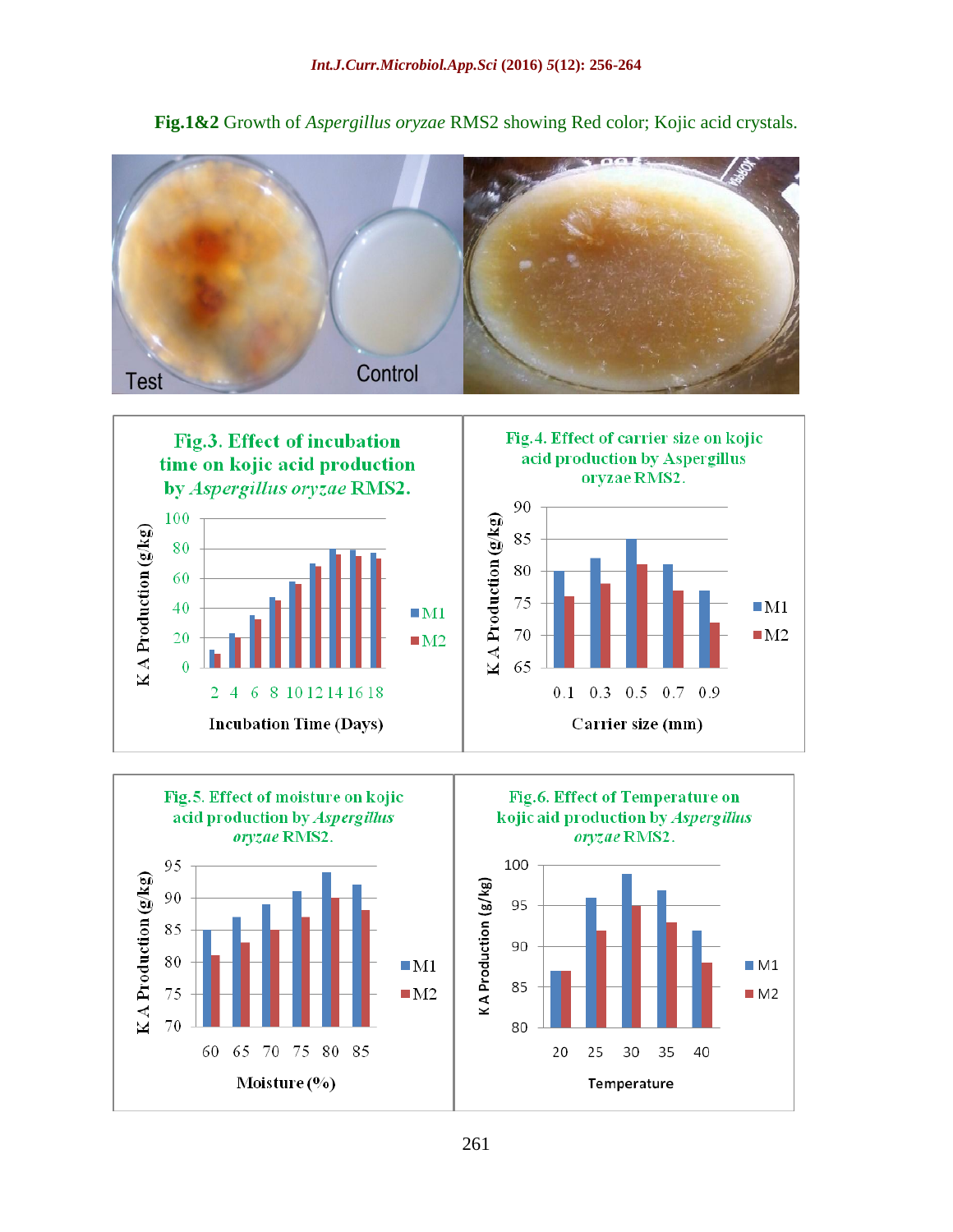





**Fig.9** Phylogenetic position of fungal isolate based on internal transcribed spacer region (ITS) from fungi type and reference material. Strains used in this study are indicated yellow.

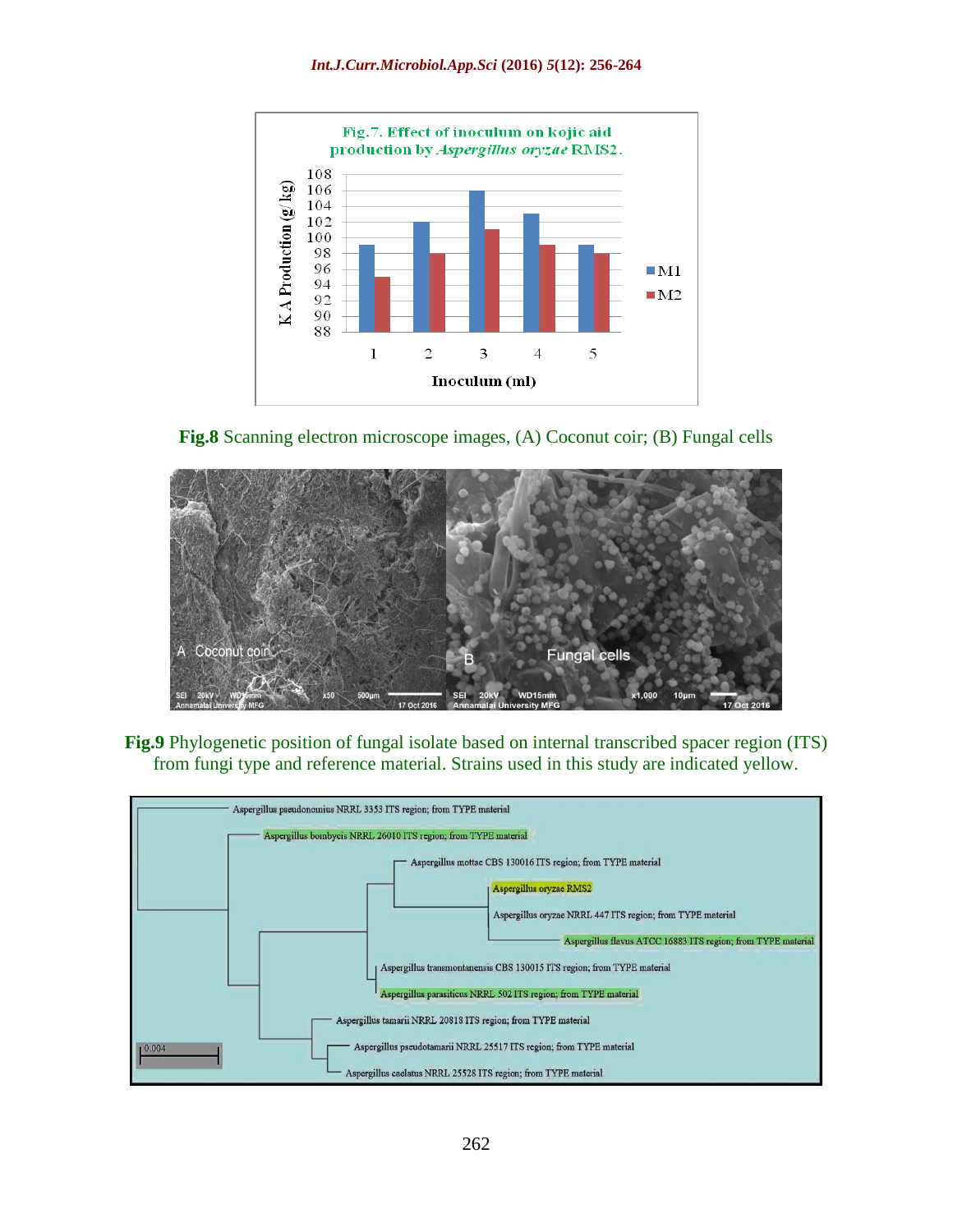**Effect of inoculum on kojic acd production**: Optimization of inoculum size was carried out by adding 1ml, 2ml, 3ml, 4ml and 5ml to the production medium. Inoculum can be described as a preparation containing high number of viable cells, which may be added to bring about desirable changes in the solid substrate (smith *et al*., 1997). Fig. 7 shows The effect of Inoculum on kojic acid production, inoculum of 3 ml/ 10 g of inert support gave maximum production (M1, 106 g/kg and M2, 101 g/kg). Further increase in inoculum size did not increase the yields further, we observed at 4ml and 5ml inoculum causes over growth of mycelium and it utilised the substrates for mycelium growth and not enhanced the kojic acid production.

In conclusion, scale-up was carried out using 1kg substrates (M1 and M2) with optimized conditions (Incubation,14days; carrier size, 0.5mm; moisture content, 80%; pH, 5.0; temperature, 30°C; inoculum, 30ml/100g carrier) in 5000 ml flasks and kojic acid was isolated by using 2000 ml of water then by shaking the flasks at 180rpm for 2hours. The combination of rich carbohydrates and rich nitrogen substrates produced higher production (M1, 106 g/kg and M2, 101 g/kg) as compared to unoptimized conditions (80 g/kg and 76 g/kg, respectively). In addition, the yield (M1, 0.106  $g/g$  substrate and M2, 0.101  $g/g$ substrate) and productivity (M1, 0.315) g/kg.h and M2, 0.300 g/kg.h) obtained from the optimization was higher than that obtained from the un-optimized conditions yield (M1, 0.08 g k/g substrate; M2, 0.077 g/kg) and productivity (M1, 0.238 g/kg.h and M2, 0.229 g/kg.h). Coconut coir was found to be an efficient solid support for kojic acd production, pores and as a low nutrient substrate enhances the productivity, very cost-effective and eco-friendly rather than using synthetic or semi synthetic solid supports.

**Electron microscopic scanning**: The dried sample were fixed on a specimen holder with tape and then sputtered with platinum in sputter-coater under high vacuum condition. Each sample was examined at 50x and 1000x-fold magnification.

## **References**

- Barrios-González, J. and A. Mejía. 1996. Production of secondary metabolites by solid-state fermentation. *Biotechnol. Annu. Rev.*, 2: 85-121.
- Bently, R. 1957. "Preparation and analysis of kojic acid." *Enzymo,* vol. 3, pp. 238-241.
- Chen, H.Z. and He, Q. 2012. Value-added bioconversion of biomass by solidstate fermentation. *J. Chem. Technol. and Biotechnol.,* 87(12)**:** 1619 – 1625
- Kim, J.H., Campbell, B.C., Chan, K.L., Mahoney, N., Haff, R.P. 2013. Synergism of antifungal activity between mitochondrial respiration inhibitors and kojic acid. *Mol*., 18(2):1564-1581.
- Lin, M.T., Mahajan, J.R., Dianese, J.C., Takatsu, A. High Production of Kojic acid crystals by Aspergillus parasiticus UNBFA12 in liquid medium. *Appl. Environ. Microbiol.,* 32(2): 298 299.
- Miller and Gail, L. Use of dinitrosalicylic acid reagent for determination of reducing sugar, *Anal. Chem.,* 31(3), 426-428.
- Nigam, P.S. and Pandey, A. 2009. Solidstate fermentation technology for bioconversion of biomass and agricultural residues. In: Biotechnology for agro-industrial residues utilisation, Edited by: Nigam, P.S. and Pandey, A. Springer Science + Business Media B.V. Pg.: 197 – 221.
- Ooijkaas, L.P., F.J. Weber, R.M. Buitelaar, J. Tramper, and A. Rinzema. 2000.